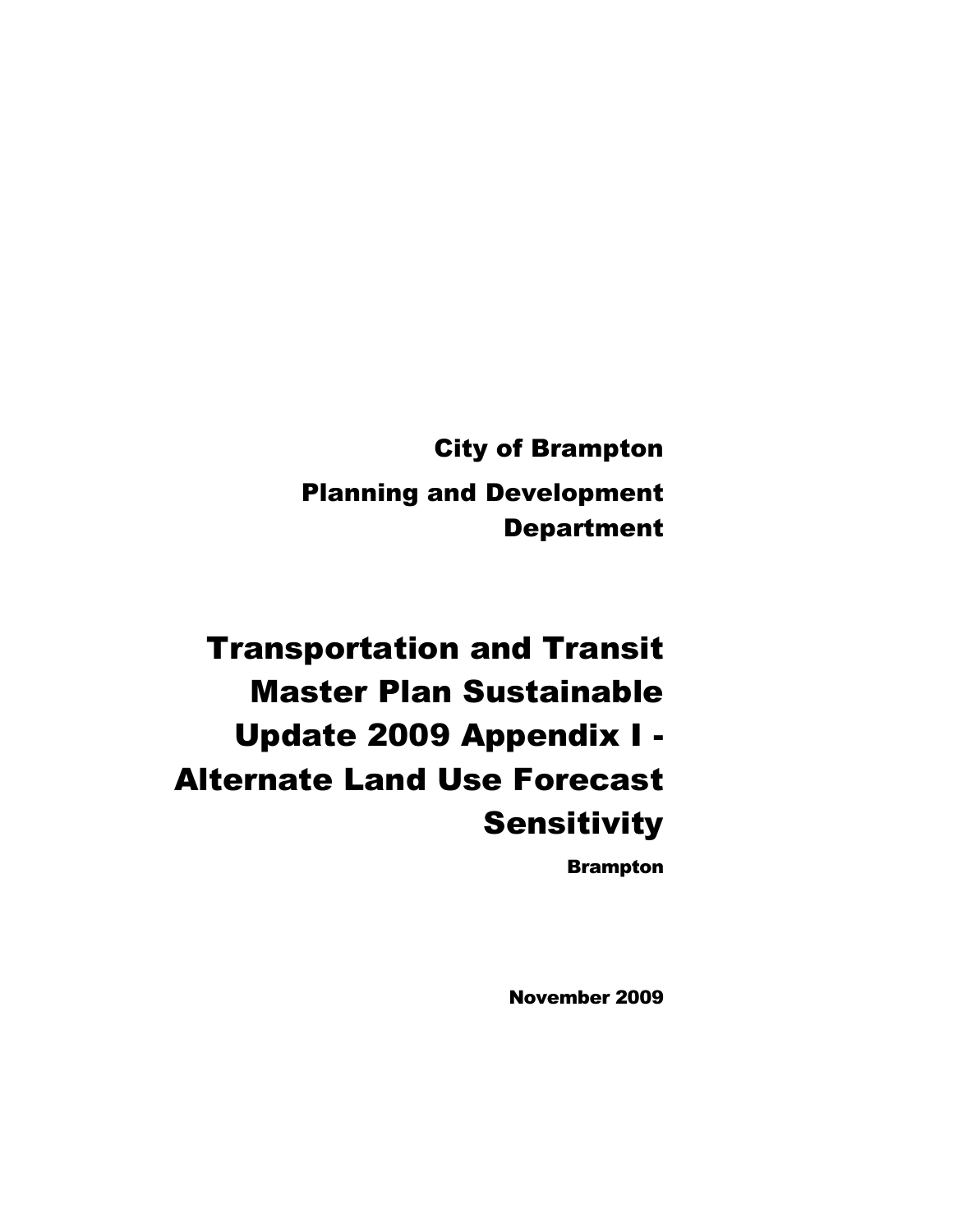**City of Brampton Planning and Development Department** 

# **Transportation and Transit Master Plan Sustainable** Update 2009 Appendix I -**Alternate Land Use Forecast Sensitivity**

**Brampton** 

**November 2009** 

HDR | iTRANS Consulting Inc. 100 York Blvd., Suite 300 Richmond Hill, ON L4B 1J8 Tel: (905) 882-4100 Fax: (905) 882-1557 www.itransconsulting.com

Project # 4587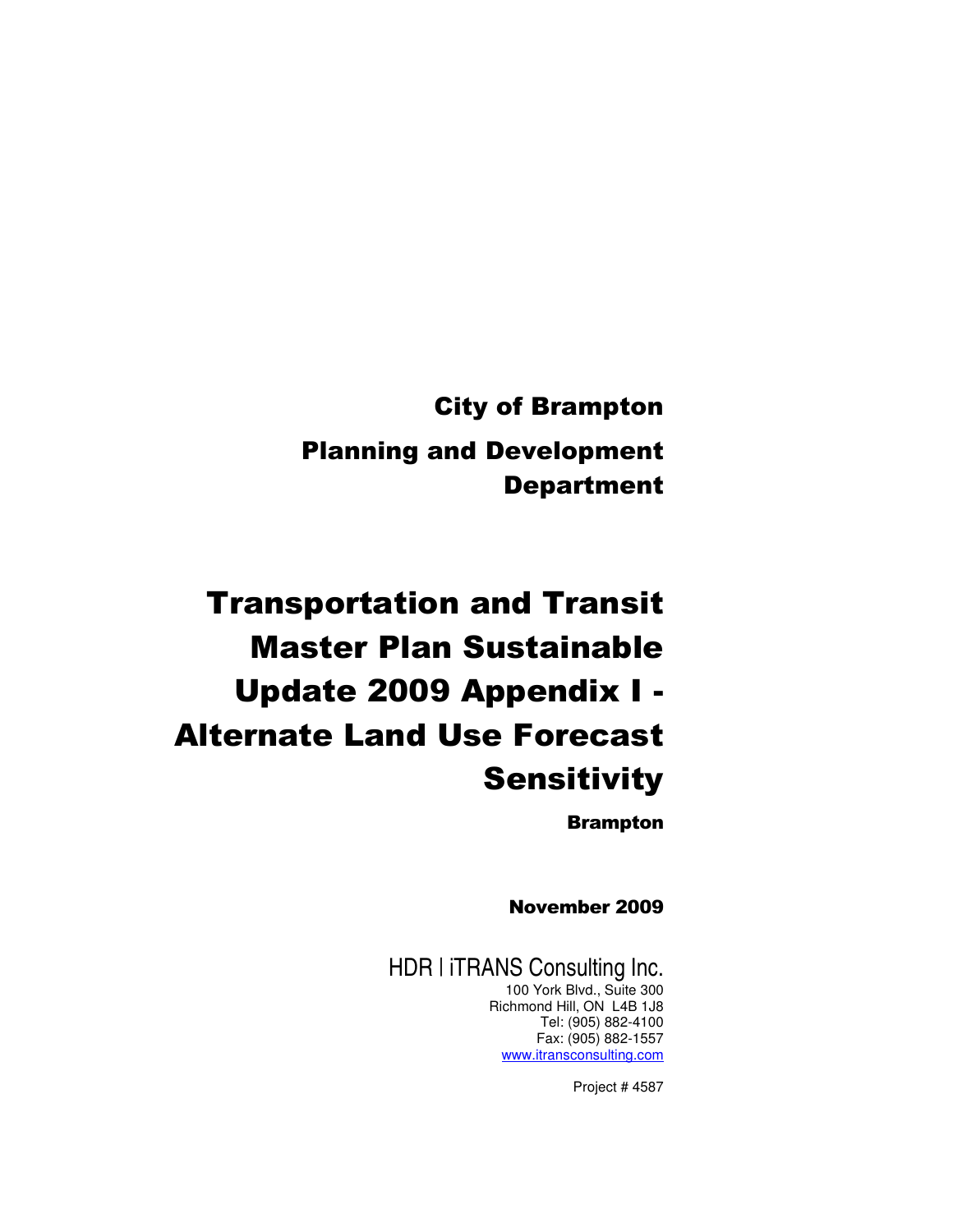## TABLE OF CONTENTS

## <u>Tables</u>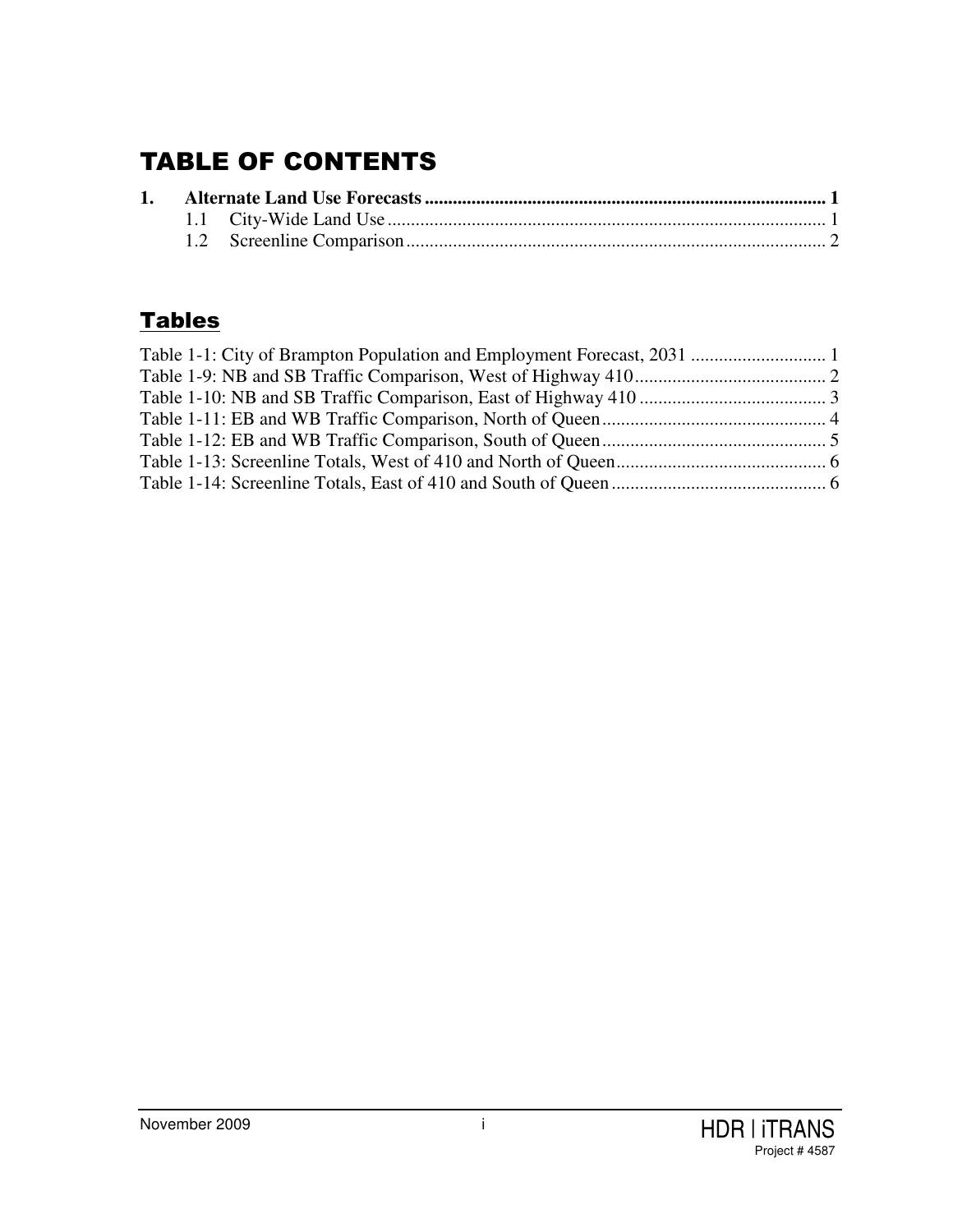## 1. ALTERNATE LAND USE FORECASTS

#### $1.1$ <u>ity-Wide Land Use</u>

Land use projections for the 2031 horizon year were prepared in the Spring of 2008 and the Spring of 2009. City-wide population and employment forecasts totals are summarized in **Table 1-1**.

| Date of Forecast | 2031 Population | 2031 Employment |
|------------------|-----------------|-----------------|
| Spring 2008      | 758.310         | 320,000         |
| Spring 2009      | 737.890         | 318,870         |

**Table 1-1: City of Brampton Population and Employment Forecast, 2031**

A screenline sensitivity analysis of the TTMP road network has been conducted with these revised forecasts (documented in the next section), and the results suggest that the key TTMP recommendations will not change. Further refinement of the Spring 2009 forecasts is still ongoing, primarily in terms of population and employment distribution by Secondary Plan Areas. Once these Growth Plan forecasts have been finalized, a final model run will be conducted to confirm future travel demand estimates. The future run will also includes updated land use estimates developed recently by the City of Mississauga and by the Region of Halton.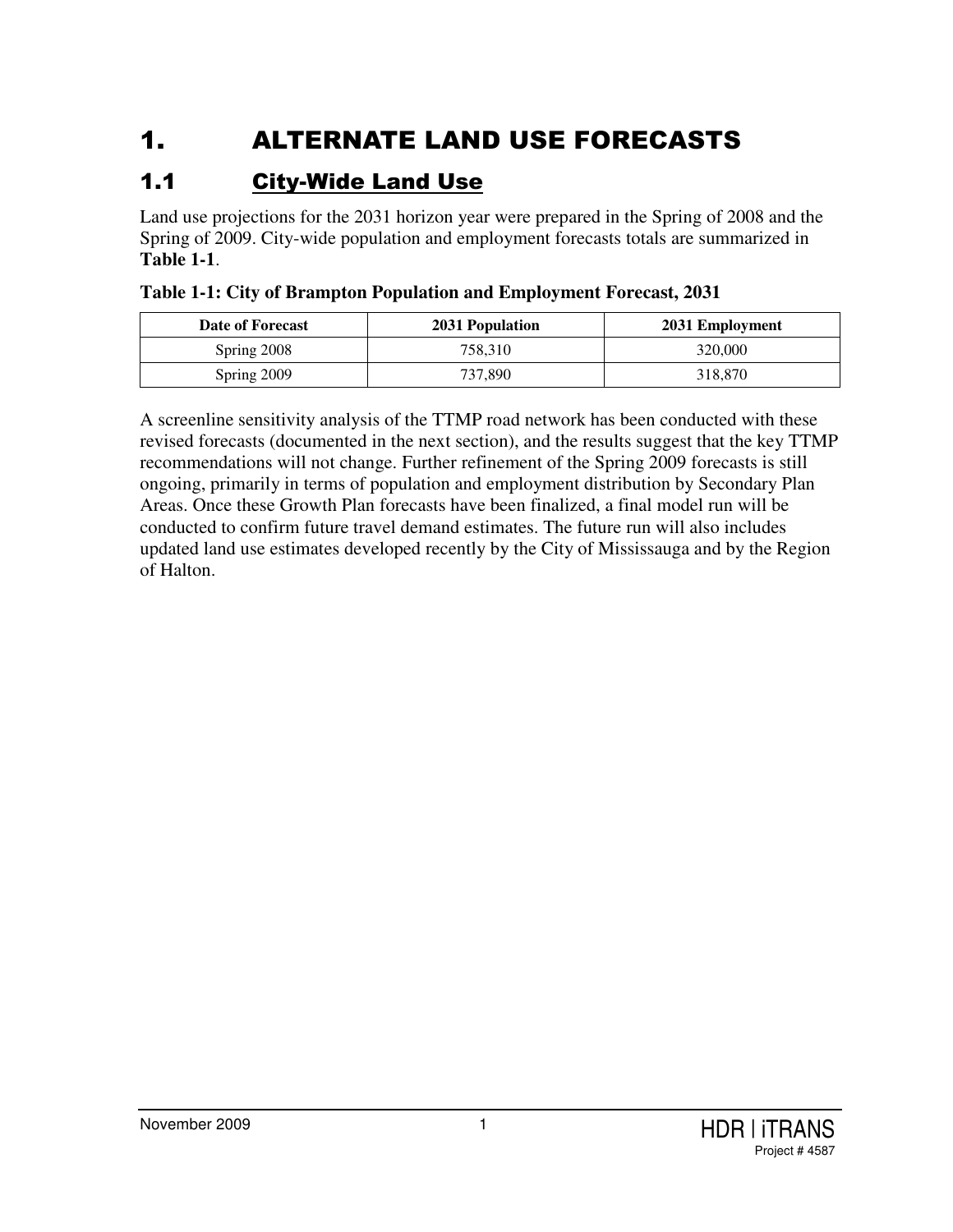#### $1.2$ 2 Screenline Comparison

### **Table 1-2: NB and SB Traffic Comparison, West of Highway 410**

|                                          | West Totals (Winston Churchill to west of Hwy 410) |        |                                           |              |                |               |                |  |  |
|------------------------------------------|----------------------------------------------------|--------|-------------------------------------------|--------------|----------------|---------------|----------------|--|--|
|                                          |                                                    |        | <b>June 2009 LU</b><br><b>Original LU</b> |              |                |               | % Difference   |  |  |
| <b>NORTHBOUND</b>                        | Capacity                                           | Volume | V / C<br>Ratio                            | Volume       | V / C<br>Ratio | <b>Volume</b> | V / C<br>Ratio |  |  |
| Caledon / Brampton                       | 18,000                                             | 5,600  | 0.31                                      | 5,300        | 0.29           | $-5%$         | $-0.02$        |  |  |
| North of Bovaird Drive / Castlemore Road | 20,600                                             | 14,800 | 0.72                                      | 13,500       | 0.66           | $-9%$         | $-0.06$        |  |  |
| North of Queen Street / Embleton Road    | 20,200                                             | 19,400 | 0.96                                      | 17,900       | 0.89           | $-8%$         | $-0.07$        |  |  |
| North of Steeles Avenue                  | 23,600                                             | 19,200 | 0.81                                      | 17,700       | 0.75           | $-8%$         | $-0.06$        |  |  |
| Brampton / Mississauga                   | 19,300                                             | 15,000 | 0.78                                      | 14,200       | 0.74           | $-5%$         | $-0.04$        |  |  |
|                                          |                                                    |        | Original LU                               | June 2009 LU |                | % Difference  |                |  |  |
| <b>SOUTHBOUND</b>                        |                                                    | Volume | V / C<br>Ratio                            | Volume       | V / C<br>Ratio | <b>Volume</b> | V/C<br>Ratio   |  |  |
| Caledon / Brampton                       | 18,000                                             | 4,300  | 0.24                                      | 4,000        | 0.22           | $-7%$         | $-0.02$        |  |  |
| North of Bovaird Drive / Castlemore Road | 20,600                                             | 8,600  | 0.42                                      | 9,200        | 0.45           | 7%            | 0.03           |  |  |
| North of Queen Street / Embleton Road    | 20,200                                             | 9,600  | 0.48                                      | 10,500       | 0.52           | 9%            | 0.04           |  |  |
| North of Steeles Avenue                  | 23,600                                             | 10,600 | 0.45                                      | 11,000       | 0.47           | 4%            | 0.02           |  |  |
| Brampton / Mississauga                   | 19,300                                             | 9,900  | 0.51                                      | 9,600        | 0.50           | $-3%$         | $-0.02$        |  |  |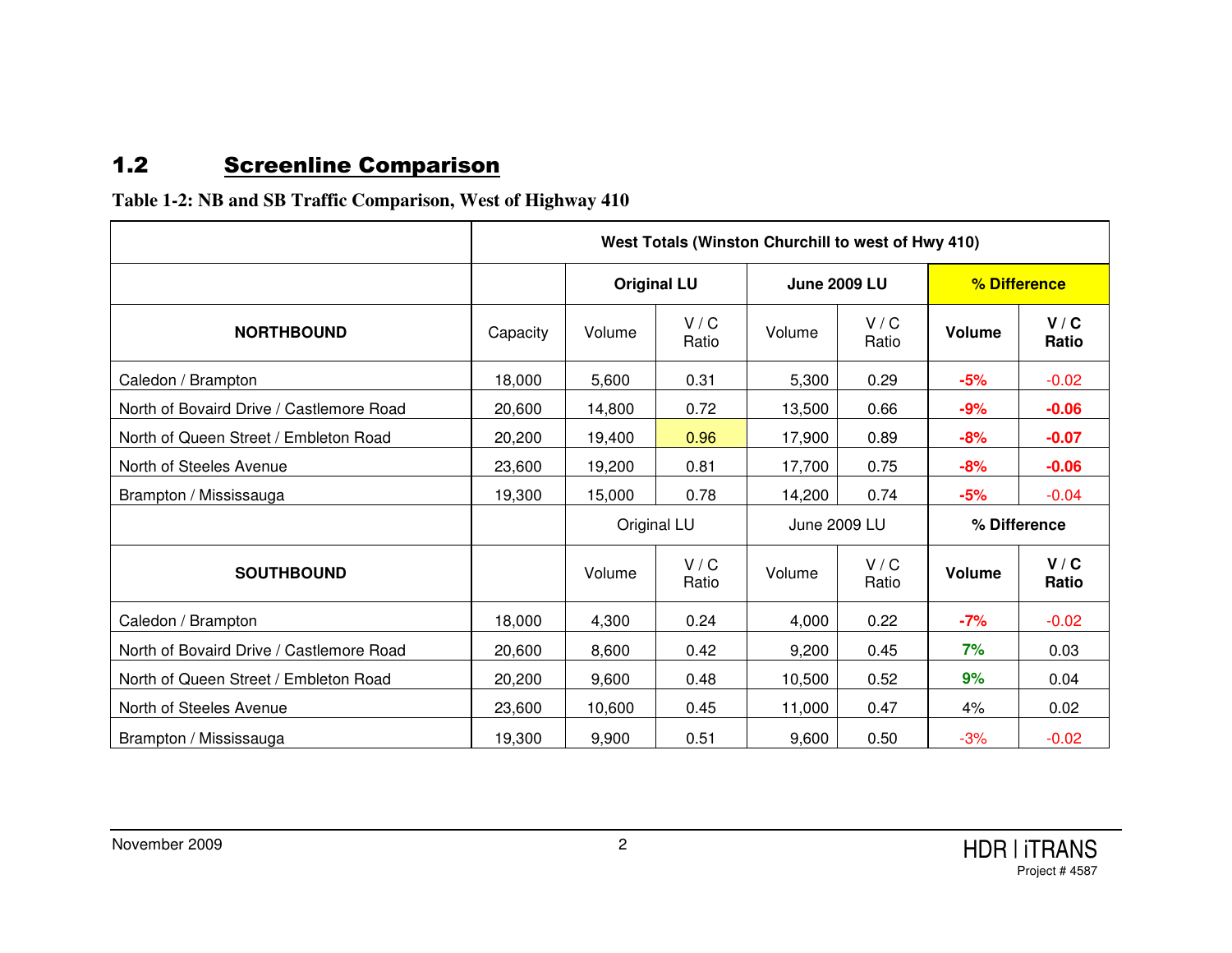|                                          | East Totals (Hwy 410 to Highway 50) |        |                                           |              |                |               |                |  |  |
|------------------------------------------|-------------------------------------|--------|-------------------------------------------|--------------|----------------|---------------|----------------|--|--|
|                                          |                                     |        | <b>Original LU</b><br><b>June 2009 LU</b> |              |                |               | % Difference   |  |  |
| <b>NORTHBOUND</b>                        | Capacity                            | Volume | V / C<br>Ratio                            | Volume       | V / C<br>Ratio | <b>Volume</b> | V/C<br>Ratio   |  |  |
| Caledon / Brampton                       | 19,600                              | 10,900 | 0.56                                      | 10,800       | 0.55           | $-1%$         | $-0.01$        |  |  |
| North of Bovaird Drive / Castlemore Road | 24,500                              | 25,900 | 1.06                                      | 24,700       | 1.01           | $-5%$         | $-0.05$        |  |  |
| North of Queen Street / Embleton Road    | 22,500                              | 22,900 | 1.02                                      | 22,000       | 0.98           | $-4%$         | $-0.04$        |  |  |
| North of Steeles Avenue                  | 16,100                              | 16,900 | 1.05                                      | 16,500       | 1.02           | $-2%$         | $-0.02$        |  |  |
| Brampton / Mississauga                   | 12,400                              | 10,800 | 0.87                                      | 11,000       | 0.89           | 2%            | 0.02           |  |  |
|                                          |                                     |        | Original LU                               | June 2009 LU |                | % Difference  |                |  |  |
| <b>SOUTHBOUND</b>                        | Capacity                            | Volume | V / C<br>Ratio                            | Volume       | V / C<br>Ratio | <b>Volume</b> | V / C<br>Ratio |  |  |
| Caledon / Brampton                       | 19,600                              | 4,900  | 0.25                                      | 5,000        | 0.26           | 2%            | 0.01           |  |  |
| North of Bovaird Drive / Castlemore Road | 24,500                              | 13,000 | 0.53                                      | 13,300       | 0.54           | 2%            | 0.01           |  |  |
| North of Queen Street / Embleton Road    | 22,500                              | 9,300  | 0.41                                      | 9,600        | 0.43           | 3%            | 0.01           |  |  |
| North of Steeles Avenue                  | 16,100                              | 8,400  | 0.52                                      | 8,100        | 0.50           | $-4%$         | $-0.02$        |  |  |
| Brampton / Mississauga                   | 12,400                              | 5,000  | 0.40                                      | 4,700        | 0.38           | $-6%$         | $-0.02$        |  |  |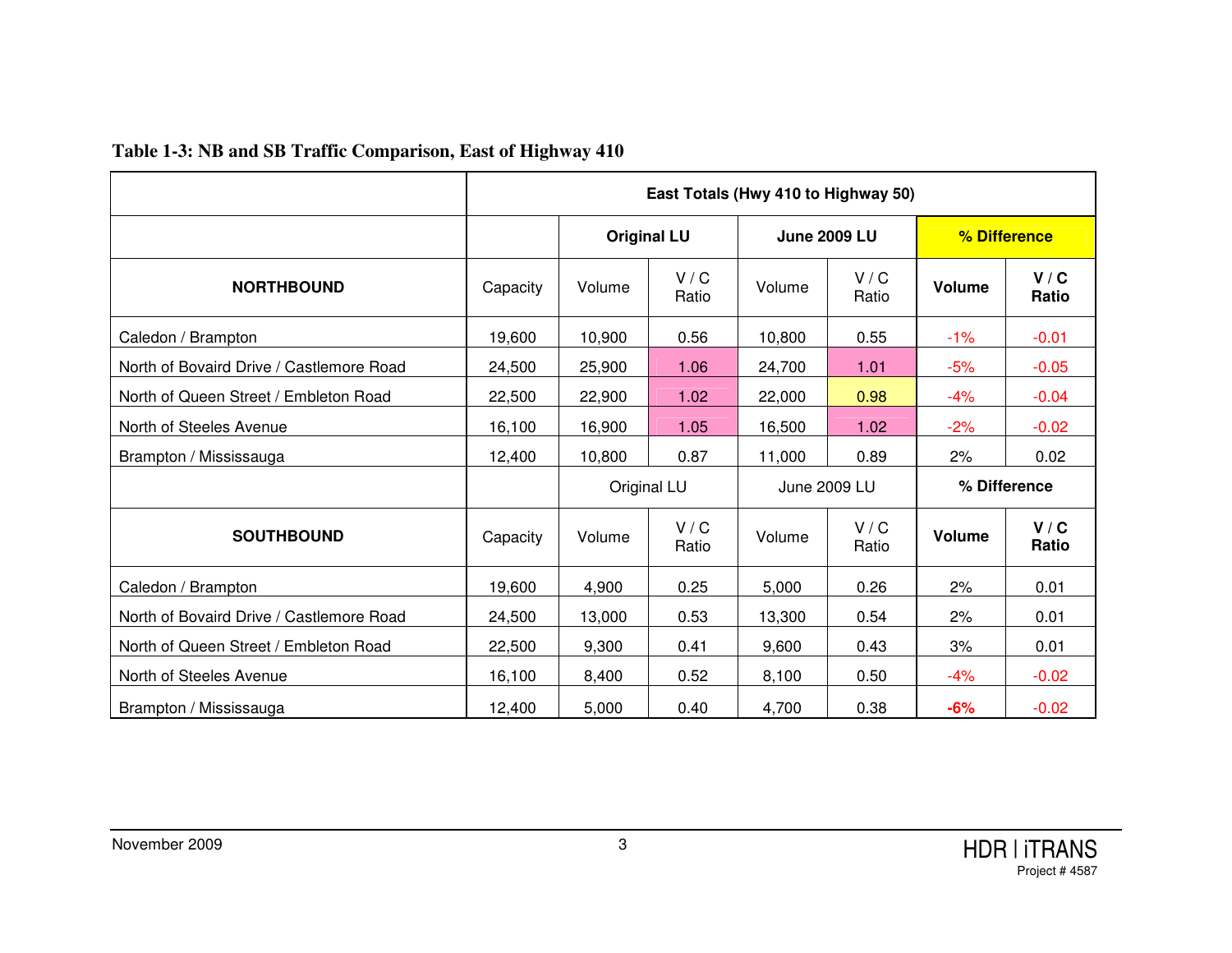## **Table 1-4: EB and WB Traffic Comparison, North of Queen**

|                                      | <b>North Totals (Mayfield to North of Queen)</b> |        |                                           |              |                |               |                |  |
|--------------------------------------|--------------------------------------------------|--------|-------------------------------------------|--------------|----------------|---------------|----------------|--|
|                                      |                                                  |        | <b>June 2009 LU</b><br><b>Original LU</b> |              |                | % Difference  |                |  |
| <b>WESTBOUND</b>                     |                                                  | Volume | V / C<br>Ratio                            | Volume       | V / C<br>Ratio | Volume        | V / C<br>Ratio |  |
| Brampton / Halton                    | 6,800                                            | 3,200  | 0.47                                      | 3,600        | 0.53           | 13%           | 0.06           |  |
| Credit River*                        |                                                  |        |                                           |              |                |               | 0.00           |  |
| East of Highway 10                   | 11,800                                           | 9,900  | 0.84                                      | 9,500        | 0.81           | $-4%$         | $-0.03$        |  |
| East of Highway 410 / Heartlake Road | 11,700                                           | 11,700 | 1.00                                      | 11,400       | 0.97           | $-3%$         | $-0.03$        |  |
| East of Airport Road                 | 12,700                                           | 10,400 | 0.82                                      | 10,500       | 0.83           | 1%            | 0.01           |  |
| West of Highway 50                   | 12,900                                           | 8,800  | 0.68                                      | 8,500        | 0.66           | $-3%$         | $-0.02$        |  |
|                                      |                                                  |        | Original LU                               | June 2009 LU |                | % Difference  |                |  |
| <b>EASTBOUND</b>                     |                                                  | Volume | V / C<br>Ratio                            | Volume       | V / C<br>Ratio | <b>Volume</b> | V / C<br>Ratio |  |
| Brampton / Halton                    | 7,700                                            | 2,400  | 0.31                                      | 2,400        | 0.31           | 0%            | 0.00           |  |
| Credit River*                        |                                                  |        |                                           |              |                |               | 0.00           |  |
| East of Highway 10                   | 11,800                                           | 8,200  | 0.69                                      | 8,300        | 0.70           | $1\%$         | 0.01           |  |
| East of Highway 410 / Heartlake Road | 11,700                                           | 9,700  | 0.83                                      | 9,600        | 0.82           | $-1%$         | $-0.01$        |  |
| East of Airport Road                 | 12,700                                           | 7,300  | 0.57                                      | 6,800        | 0.54           | $-7%$         | $-0.04$        |  |
| West of Highway 50                   | 12,900                                           | 5,800  | 0.45                                      | 5,800        | 0.45           | 0%            | 0.00           |  |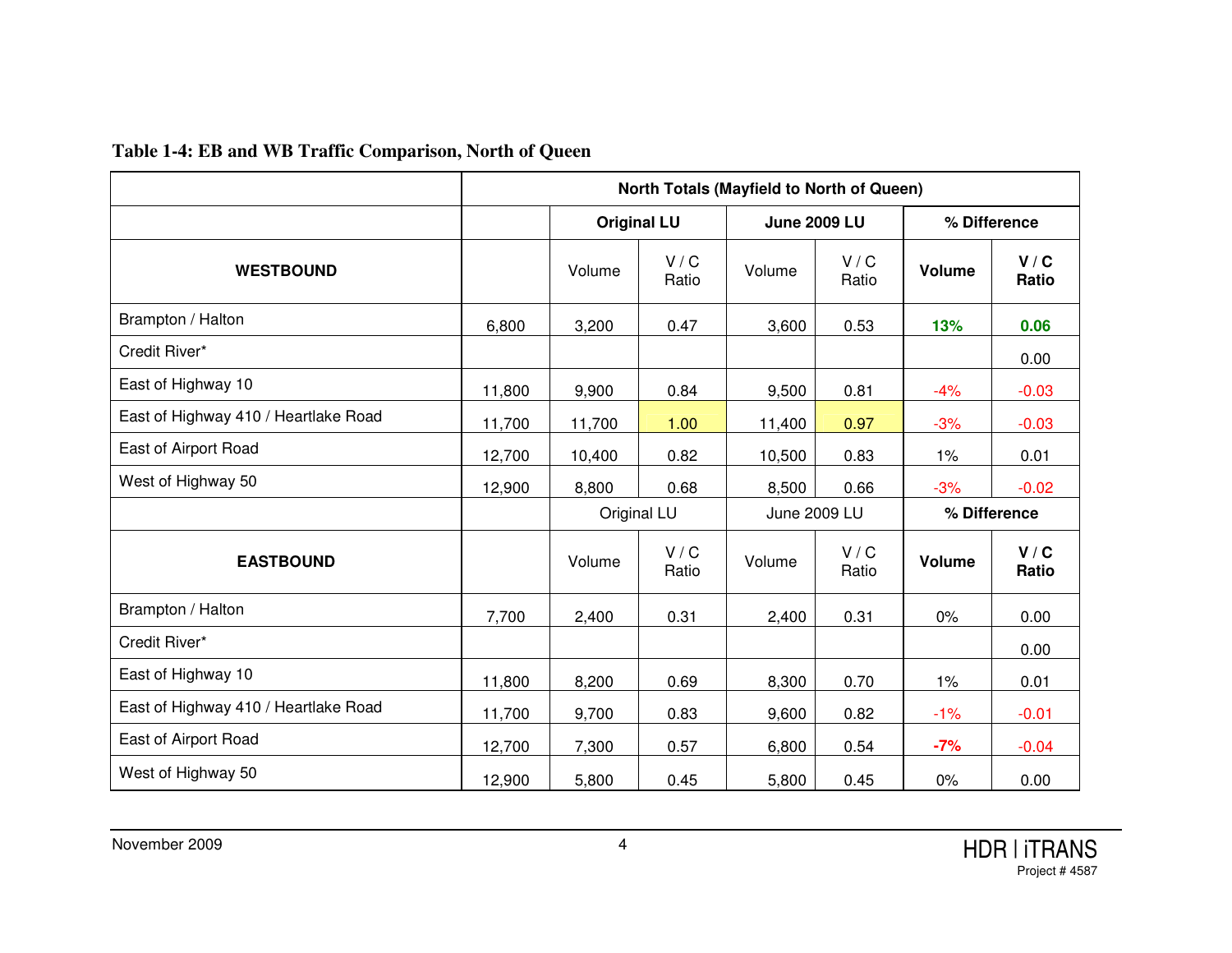| Table 1-5: EB and WB Traffic Comparison, South of Queen |  |
|---------------------------------------------------------|--|
|---------------------------------------------------------|--|

|                                      | South Totals (Queen to Bram.-Miss. Boundary) |        |                             |              |                |               |                |  |
|--------------------------------------|----------------------------------------------|--------|-----------------------------|--------------|----------------|---------------|----------------|--|
|                                      |                                              |        | Original LU<br>June 2009 LU |              |                |               | % Difference   |  |
| <b>WESTBOUND</b>                     | Capacity                                     | Volume | V / C<br>Ratio              | Volume       | V / C<br>Ratio | <b>Volume</b> | V/C<br>Ratio   |  |
| Brampton / Halton                    | 4,900                                        | 2,800  | 0.57                        | 2,900        | 0.59           | 4%            | 0.02           |  |
| Credit River*                        | 10,400                                       | 8,900  | 0.86                        | 8,700        | 0.84           | $-2%$         | $-0.02$        |  |
| East of Highway 10                   | 3,300                                        | 3,600  | 1.09                        | 3,700        | 1.12           | 3%            | 0.03           |  |
| East of Highway 410 / Heartlake Road | 9,100                                        | 8,500  | 0.93                        | 8,700        | 0.96           | 2%            | 0.02           |  |
| East of Airport Road                 | 5,100                                        | 4,800  | 0.94                        | 4,800        | 0.94           | $0\%$         | 0.00           |  |
| West of Highway 50                   | 6,600                                        | 5,600  | 0.85                        | 5,800        | 0.88           | 4%            | 0.03           |  |
|                                      |                                              |        | Original LU                 | June 2009 LU |                | % Difference  |                |  |
| <b>EASTBOUND</b>                     | Capacity                                     | Volume | V / C<br>Ratio              | Volume       | V / C<br>Ratio | <b>Volume</b> | V / C<br>Ratio |  |
| Brampton / Halton                    | 4,900                                        | 2,600  | 0.53                        | 2,500        | 0.51           | $-4%$         | $-0.02$        |  |
| Credit River*                        | 10,400                                       | 9,100  | 0.88                        | 8,700        | 0.84           | $-4%$         | $-0.04$        |  |
| East of Highway 10                   | 3,300                                        | 2,200  | 0.67                        | 2,200        | 0.67           | 0%            | 0.00           |  |
| East of Highway 410 / Heartlake Road | 9,100                                        | 5,400  | 0.59                        | 5,500        | 0.60           | 2%            | 0.01           |  |
| East of Airport Road                 | 5,100                                        | 4,300  | 0.84                        | 4,100        | 0.80           | $-5%$         | $-0.04$        |  |
| West of Highway 50                   | 6,600                                        | 4,400  | 0.67                        | 4,000        | 0.61           | $-9%$         | $-0.06$        |  |